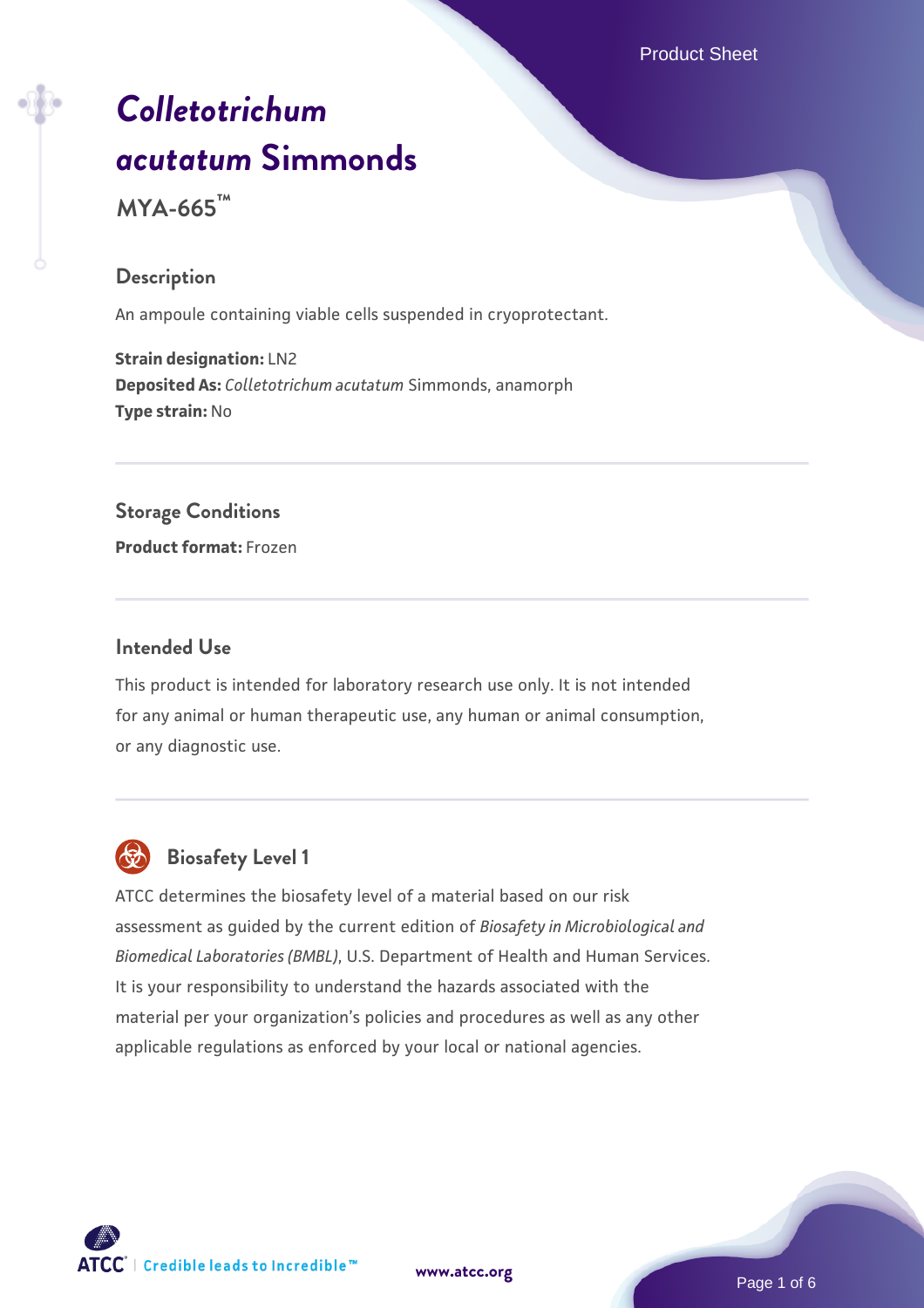# **[Colletotrichum acutatum](https://www.atcc.org/products/mya-665) [Simmonds](https://www.atcc.org/products/mya-665) Product Sheet** Product Sheet **MYA-665**

ATCC highly recommends that appropriate personal protective equipment is always used when handling vials. For cultures that require storage in liquid nitrogen, it is important to note that some vials may leak when submersed in liquid nitrogen and will slowly fill with liquid nitrogen. Upon thawing, the conversion of the liquid nitrogen back to its gas phase may result in the vial exploding or blowing off its cap with dangerous force creating flying debris. Unless necessary, ATCC recommends that these cultures be stored in the vapor phase of liquid nitrogen rather than submersed in liquid nitrogen.

# **Certificate of Analysis**

For batch-specific test results, refer to the applicable certificate of analysis that can be found at www.atcc.org.

# **Growth Conditions**

**Medium:**  [ATCC Medium 336: Potato dextrose agar \(PDA\)](https://www.atcc.org/-/media/product-assets/documents/microbial-media-formulations/3/3/6/atcc-medium-336.pdf?rev=d9160ad44d934cd8b65175461abbf3b9) **Temperature:** 24°C

# **Handling Procedures**

Frozen ampoules packed in dry ice should either be thawed immediately or stored in liquid nitrogen. If liquid nitrogen storage facilities are not available, frozen ampoules may be stored at or below -70°C for approximately one week. **Do not under any circumstance store frozen ampoules at refrigerator freezer temperatures (generally -20°C).** Storage of frozen material at this temperature will result in the death of the culture.

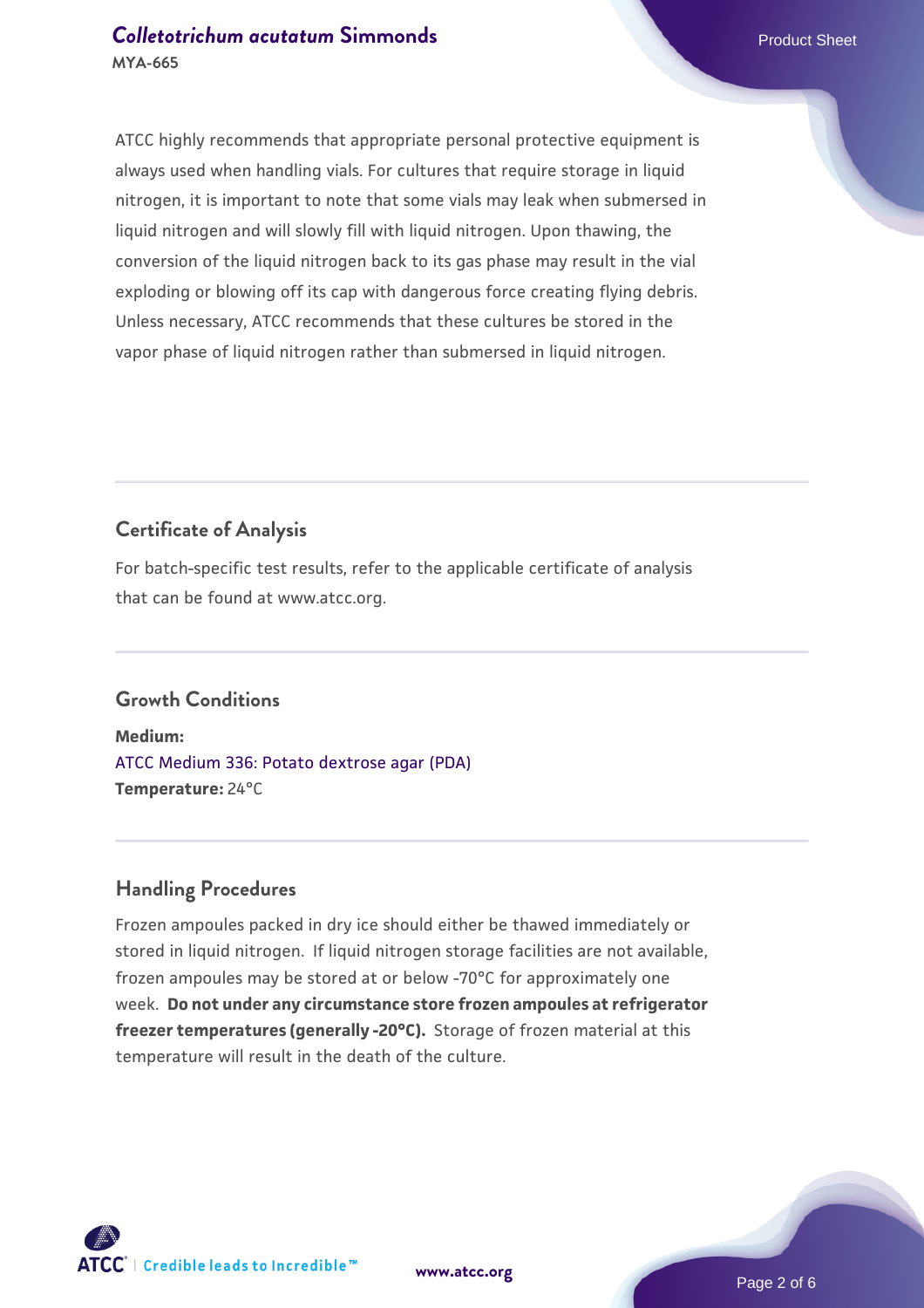# **[Colletotrichum acutatum](https://www.atcc.org/products/mya-665) [Simmonds](https://www.atcc.org/products/mya-665) Product Sheet** Product Sheet **MYA-665**

2. Immediately after thawing, wipe down ampoule with 70% ethanol and aseptically transfer 10 microliter (or any amount desired up to all) of the content onto a plate or broth with medium recommended.

3. Incubate the inoculum/strain at the temperature and conditions recommended.

4. Inspect for growth of the inoculum/strain regularly. The sign of viability is noticeable typically after 1-2 days of incubation. However, the time necessary for significant growth will vary from strain to strain.

#### **Notes**

No special notes

Additional, updated information on this product may be available on the ATCC web site at www.atcc.org.

# **Material Citation**

If use of this material results in a scientific publication, please cite the material in the following manner: *Colletotrichum acutatum* Simmonds (ATCC MYA-665)

#### **References**

References and other information relating to this material are available at www.atcc.org.



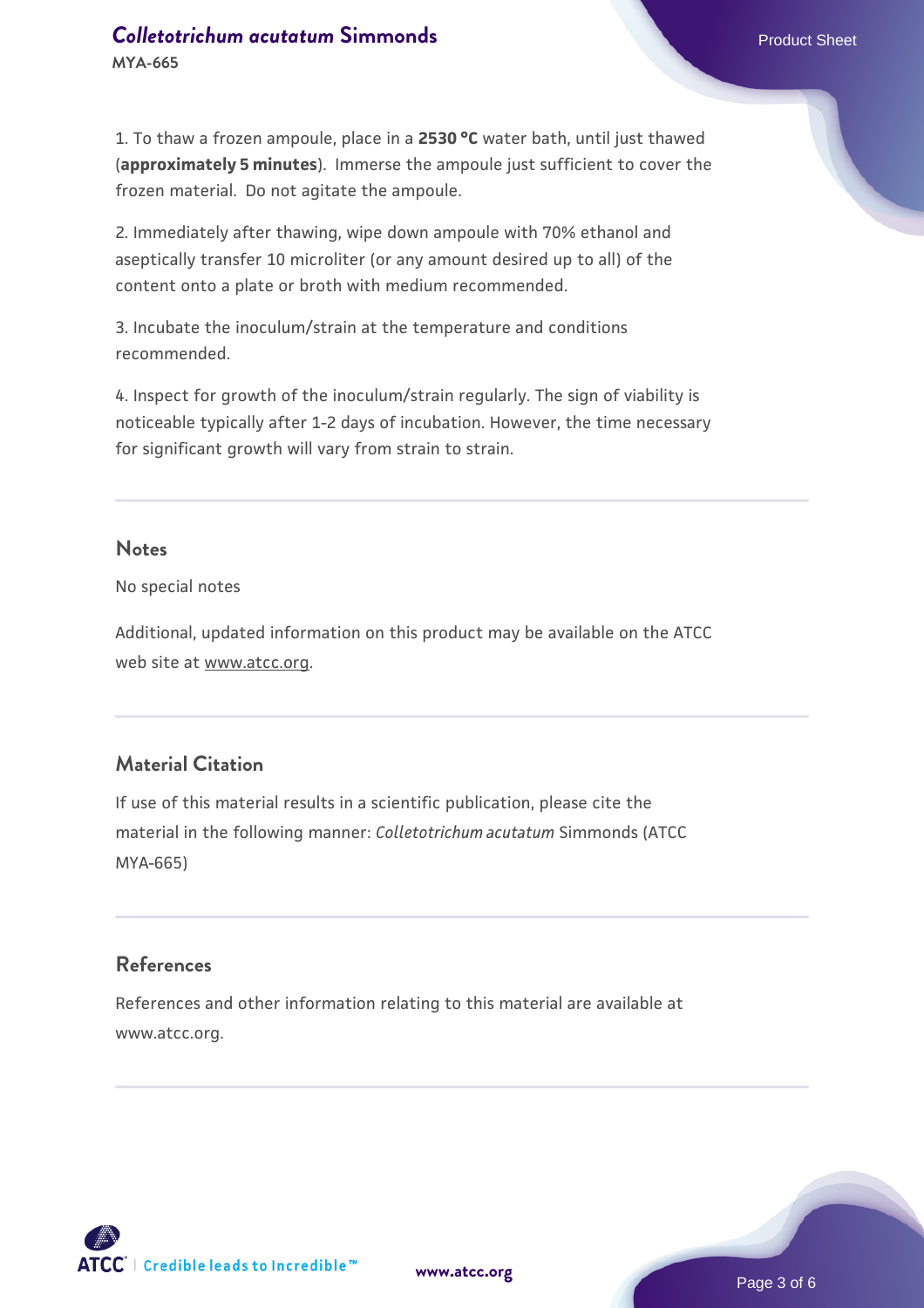#### **Warranty**

The product is provided 'AS IS' and the viability of ATCC® products is warranted for 30 days from the date of shipment, provided that the customer has stored and handled the product according to the information included on the product information sheet, website, and Certificate of Analysis. For living cultures, ATCC lists the media formulation and reagents that have been found to be effective for the product. While other unspecified media and reagents may also produce satisfactory results, a change in the ATCC and/or depositor-recommended protocols may affect the recovery, growth, and/or function of the product. If an alternative medium formulation or reagent is used, the ATCC warranty for viability is no longer valid. Except as expressly set forth herein, no other warranties of any kind are provided, express or implied, including, but not limited to, any implied warranties of merchantability, fitness for a particular purpose, manufacture according to cGMP standards, typicality, safety, accuracy, and/or noninfringement.

#### **Disclaimers**

This product is intended for laboratory research use only. It is not intended for any animal or human therapeutic use, any human or animal consumption, or any diagnostic use. Any proposed commercial use is prohibited without a license from ATCC.

While ATCC uses reasonable efforts to include accurate and up-to-date information on this product sheet, ATCC makes no warranties or representations as to its accuracy. Citations from scientific literature and patents are provided for informational purposes only. ATCC does not warrant that such information has been confirmed to be accurate or complete and the customer bears the sole responsibility of confirming the accuracy and completeness of any such information.

This product is sent on the condition that the customer is responsible for and assumes all risk and responsibility in connection with the receipt, handling,



**[www.atcc.org](http://www.atcc.org)**

Page 4 of 6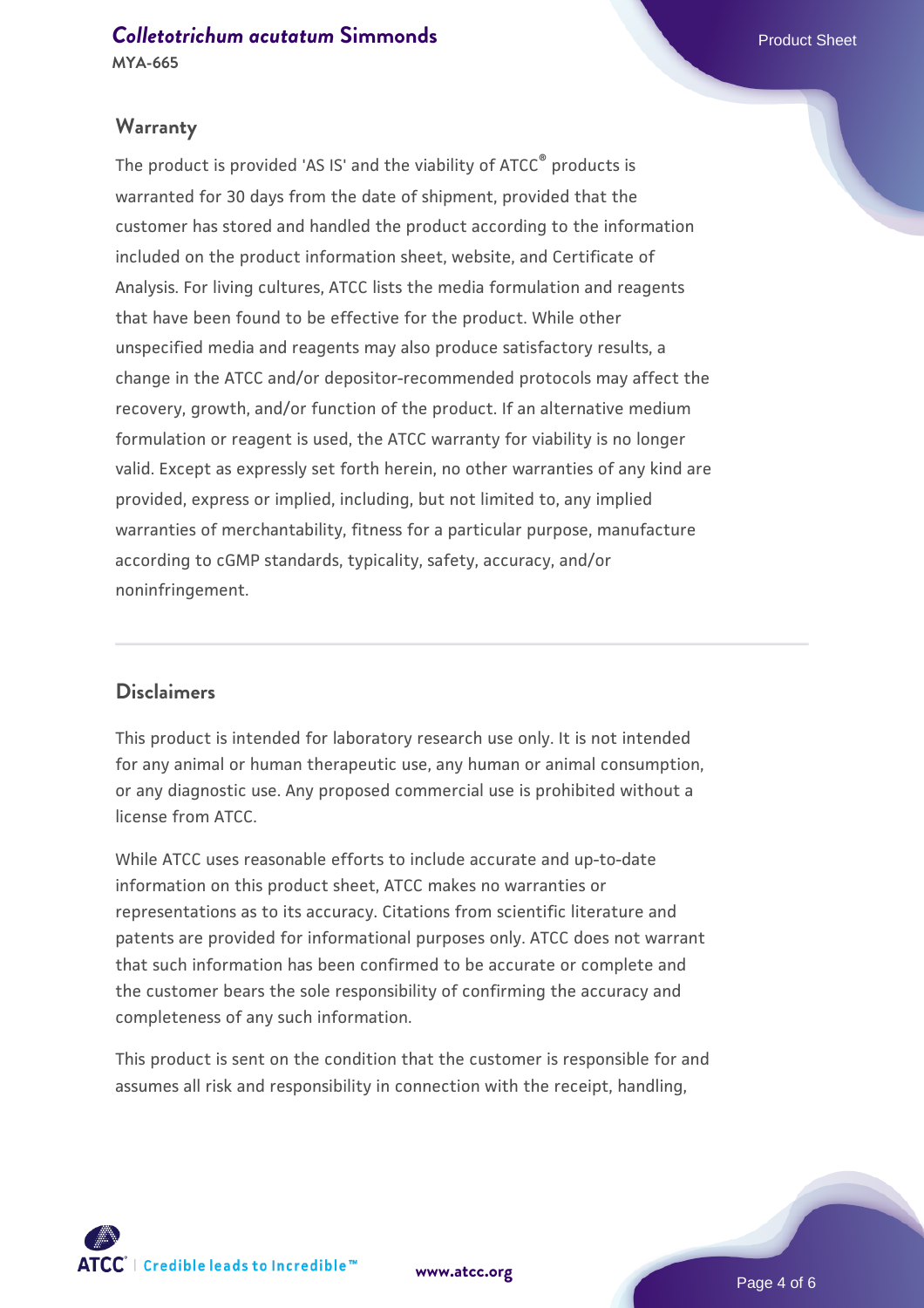storage, disposal, and use of the ATCC product including without limitation taking all appropriate safety and handling precautions to minimize health or environmental risk. As a condition of receiving the material, the customer agrees that any activity undertaken with the ATCC product and any progeny or modifications will be conducted in compliance with all applicable laws, regulations, and guidelines. This product is provided 'AS IS' with no representations or warranties whatsoever except as expressly set forth herein and in no event shall ATCC, its parents, subsidiaries, directors, officers, agents, employees, assigns, successors, and affiliates be liable for indirect, special, incidental, or consequential damages of any kind in connection with or arising out of the customer's use of the product. While reasonable effort is made to ensure authenticity and reliability of materials on deposit, ATCC is not liable for damages arising from the misidentification or misrepresentation of such materials.

Please see the material transfer agreement (MTA) for further details regarding the use of this product. The MTA is available at www.atcc.org.

#### **Copyright and Trademark Information**

© ATCC 2021. All rights reserved.

ATCC is a registered trademark of the American Type Culture Collection.

# **Revision**

This information on this document was last updated on 2021-05-20

#### **Contact Information**

ATCC 10801 University Boulevard Manassas, VA 20110-2209 USA